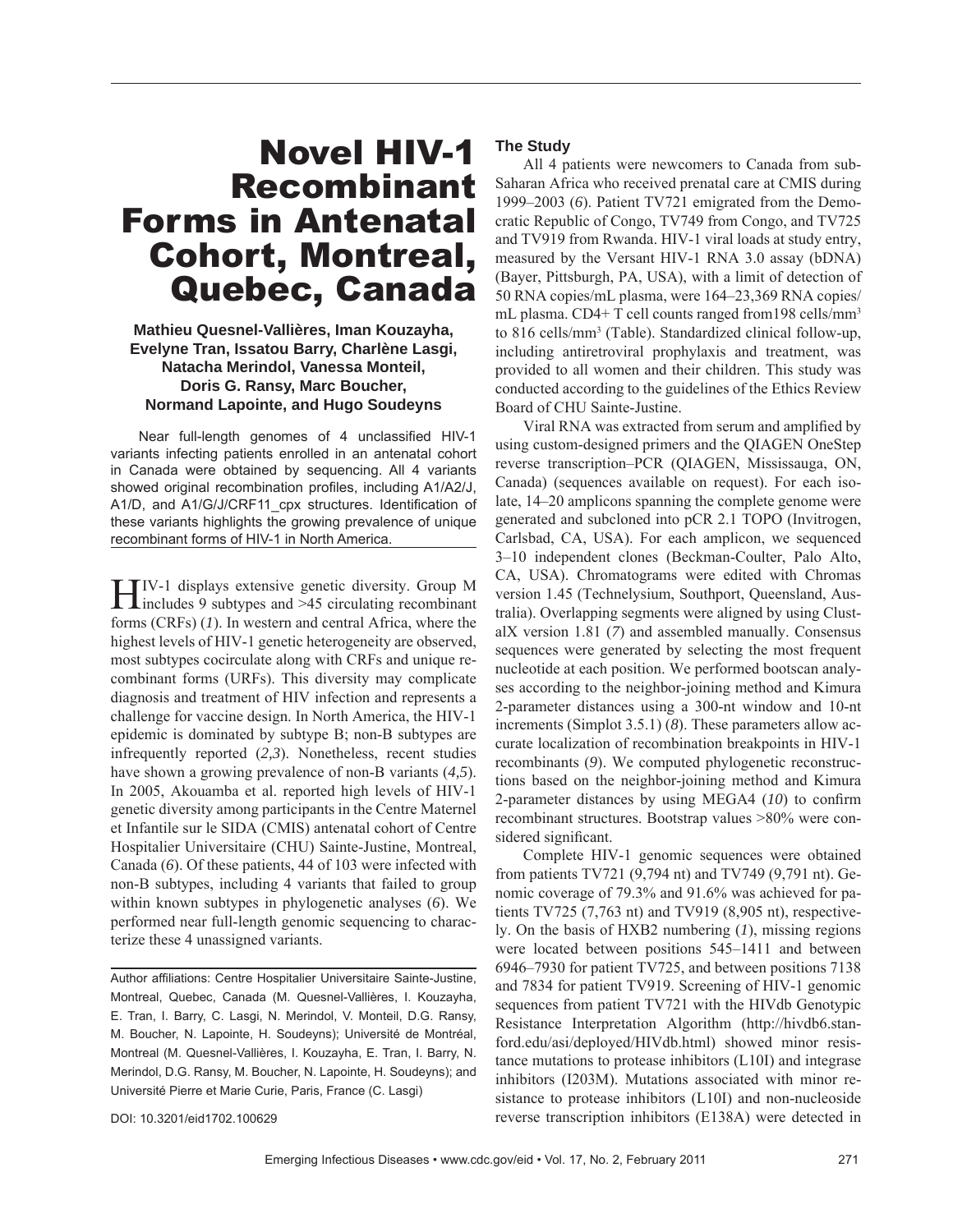# **DISPATCHES**

| Table. Virologic and immunologic parameters in patients participating in antenatal conort, Canada |        |                                  |                           |                          |
|---------------------------------------------------------------------------------------------------|--------|----------------------------------|---------------------------|--------------------------|
| Patient                                                                                           | Age, y | CD4 count, cells/mm <sup>3</sup> | Viral load, RNA copies/mL | Antiretroviral treatment |
| <b>TV721</b>                                                                                      | 33.2   | 210                              | 164                       | AZT-3TC-NVP              |
| <b>TV725</b>                                                                                      | 30.1   | 816                              | 739                       | None                     |
| <b>TV749</b>                                                                                      | 34.1   | 198                              | 23.369                    | AZT-3TC-NFV              |
| <b>TV919</b>                                                                                      | 34.0   | 420                              | 1.910                     | AZT-3TC-NFV              |
| *AZT, zidovudine; 3TC, lamivudine; NVP, nevirapine; NFV, nelfinavir.                              |        |                                  |                           |                          |

Table. Virologic and immunologic parameters in patients participating in antenatal cohort, Canada\*

sequences from patient TV919, and a mutation conferring high-level resistance to delavirdine (P236L) was detected in patient TV725. In contrast, sequences from patient TV749 did not show mutations associated with resistance to antiretroviral agents (*11*). Previous subtyping, based on phylogenetic analyses of *pol* gene sequences, showed

that sequences from patients TV721 and TV749 grouped together (100% bootstrap) but only loosely with clade J references (61% bootstrap); sequences from patients TV725 and TV919 grouped outside all major clades (*6*). Bootscan analysis showed complex recombinant structures for all 4 full-length or near full-length genomes (Figure). Sequences



Figure. Genetic organization and recombination breakpoints in HIV-1 genomic sequences isolated from patients TV721 (A), TV725 (B), TV749 (C), and TV919 (D). Nucleotide sequences were submitted to GenBank (accession nos. HM215249–HM215252). Similarity plots were produced with Simplot version 3.5.1 (http://sray.med.som.jhmi.edu/SCRoftware/simplot) by using windows of 500 nt and increments of 50 nt to guide the choice of reference sequences used for bootscanning (*8*). Bootscan analyses were then performed according to the neighbor-joining method and Kimura 2-parameter distances. The size of the sliding window was set at 300 nt with 10-nt increments (*9*). Reference sequences used were subtype A1: A1.AU.03 (DQ676872), A1.KE.94 (AF004885), A1.RW.92 (AB253421); subtype A2: A2.CD.97 (AF286238), A2.CY.94 (AF286237); subtype D: D.CD.83.ELI (K03454), D.CM.01 (AY371157), D.TZ.01 (AY253311); subtype G: G.BE.96 (AF084936), G.KE.93 (AF061641), G.NG.92 (U88826); subtype J: J.CD.97 (EF614151), J.SE.94 (AF082394), J.SE.93 (AF082395); and CRF11\_cpx: 11\_cpx.CM.95 (AF492624). Phylogenetic reconstructions based on the neighbor-joining method and the Kimura 2-parameter distance model were computed by MEGA4 (10) and used to confirm the structures of the recombinants. Bootstrap values >80% (500 replicates) were considered significant. Vertical dashed lines indicate the position of recombination breakpoints. Numbering of residues is based on the sequence of HIV-1 HXB2 (GenBank accession no. K03455).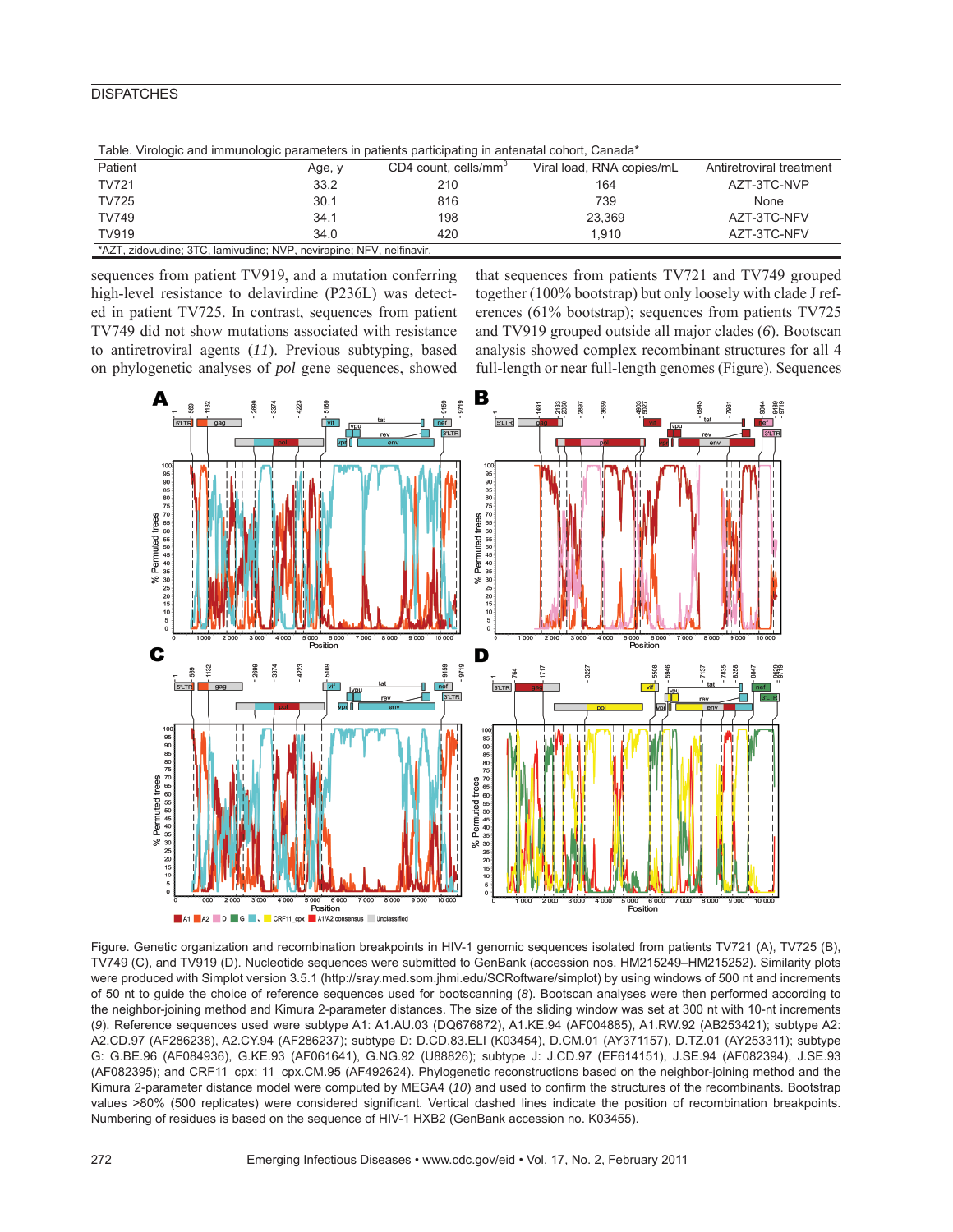derived from patients TV721 and TV749 comprised regions from subtype J but were also similar to subtypes A1 and A2 (Figure). Examination of the homology, position, and sharing of recombination breakpoints suggests that HIV-1 isolates infecting patients TV721 and TV749 may be closely related recombinants, perhaps resulting from commonsource transmission or representing a novel CRF or URF. Reciprocal bootscan analyses that included subtypes A1, A2, and J supported this assessment (data not shown). However, a review of the medical files and case histories of patients TV721 and TV749 did not confirm epidemiologic relatedness. Although multiple CRFs and URFs contain segments related to subtypes A and J, sequences from patients TV721 and TV749 are 2 of only 3 full-length HIV-1 genomes reported that exclusively comprise sequences related to subtypes A and J (*12*). The genomic structure of 98BW21.17 resembles that of sequences from patients

TV721 and TV749 in terms of chimerism, but the location

of recombination breakpoints is distinct (data not shown). Sequences from patients TV725 and TV919 grouped outside all major clades in phylogenetic analyses of *pol* gene sequences (*6*). Bootscan analysis of the HIV-1 strain infecting patient TV725 clearly demonstrated that this variant comprised segments most closely related to subtypes A1 and D (Figure). Sequences from patient TV725 display a recombination pattern resembling that of CRF35\_AD, the only other A1/D intersubtype recombinant described, which was recently identified in Kabul, Afghanistan (13). CRF35 AD and TV725 share A1 backbones, and recombination points bordering clade D segments are comparatively close (positions 2166–2444 for CRF35\_AD and 2133–2360 for the isolate infecting patient TV725; positions 2901–3538 for CFR35\_AD and 2897–3659 for TV725). However, they differ with respect to a clade D–related segment at positions 9044–9489 in TV725 (Figure). Finally, analysis of TV919 sequences showed complex A1/G/J mosaicism and similarities with CRF11 cpx, in terms of clade composition and localization of recombination breakpoints (*14*). Including the CRF11 cpx reference sequence 95CM1816 in bootscan analysis highlighted the similarities between sequences from patient TV919 and CRF11 cpx (Figure), which extends from positions 3227 to 7137 and includes segments corresponding to subtypes A1, G, and J. The most distinctive difference between the isolate infecting patient TV919 and CRF11 cpx started at position 7835; the former sequentially clustered with subtypes A1, J, and G, CRF11\_cpx closely associated with subtypes J, A1, and E. Thus, the isolate infecting patient TV919 represents a novel A/G/J/CRF11\_cpx recombinant. The HIV-1 isolates that infected patients TV721, TV725, TV749, and TV919 had more recombination breakpoints and unclassified regions than most CRFs and URFs, highlighting their unique recombination profiles and structural complexity.

#### **Conclusions**

We identified novel HIV-1 recombinants infecting pregnant women in Montreal. None of the 4 patients transmitted HIV-1 to their children. No evidence was found that these particular variants currently circulate within the Canadian population. Thus, the HIV-1 isolates infecting patients TV721, TV725, TV749, and TV919 must be construed as URFs. In North America, only 1 URF, also isolated in Montreal, was characterized by near full-length genomic sequencing (*5*). Given the ongoing movement of the population from areas where the disease is endemic into regions in which subtype B predominates, reports of novel HIV-1 recombinants are likely to increase and include complex mosaic genomes. Biological properties of recombinant subtypes might differ from those of other clades, particularly in terms of HIV disease progression (*15*) and drug resistance. In terms of public health, antenatal cohorts represent unique sentinel sites to monitor the emergence of novel HIV-1 variants, including complex mosaic recombinants, in countries where their prevalence is low.

#### **Acknowledgments**

We thank Silvie Valois and Martine Caty for expert technical assistance.

This study was supported in part by grants from the Canadian Institutes of Health Research (HOP-75352) and from the Réseau SIDA-Maladies Infectieuses of the Fonds de la Recherche en Santé du Québec to H.S.

Mr Quesnel-Vallières is pursuing a master of science degree and works in the Department of Microbiology and Immunology, Faculty of Medicine, Université de Montréal. His research interests are viral diversity in HIV infection and hepatitis C.

### **References**

- 1. Leitner T, Foley B, Hahn B, Marx P, McCutchan F, Mellors J, et al. In: Theoretical Biology and Biophysics Group, editors. HIV sequence compendium 2005. Los Alamos (NM): Los Alamos National Laboratory; 2005.
- 2. Brodine SK, Mascola JR, Weiss PJ, Ito SI, Porter KR, Artenstein AW, et al. Detection of diverse HIV-1 genetic subtypes in the USA. Lancet. 1995;346:1198–9. DOI: 10.1016/S0140-6736(95)92901-0
- 3. Weidle PJ, Ganea CE, Irwin KL, Pieniazed D, McGowan JP, Olivo N, et al. Presence of human immunodeficiency virus (HIV) type 1, group M, non-B subtypes, Bronx, New York: a sentinel site for monitoring HIV genetic diversity in the United States. J Infect Dis. 2000;181:470–5. DOI: 10.1086/315253
- 4. Lin HH, Gaschen BK, Collie M, El-Fishaway M, Chen Z, Korber BT, et al. Genetic characterization of diverse HIV-1 strains in an immigrant population living in New York City. J Acquir Immune Defic Syndr. 2006;41:399–404. DOI: 10.1097/01.qai.0000200663.47838. f1
- 5. Ntemgwa M, Toni TD, Brenner BG, Routy JP, Moisi D, Oliveira M, et al. Near full-length genomic analysis of a novel subtype A1/C recombinant HIV type 1 isolate from Canada. AIDS Res Hum Retroviruses. 2008;24:655–9. DOI: 10.1089/aid.2007.0282